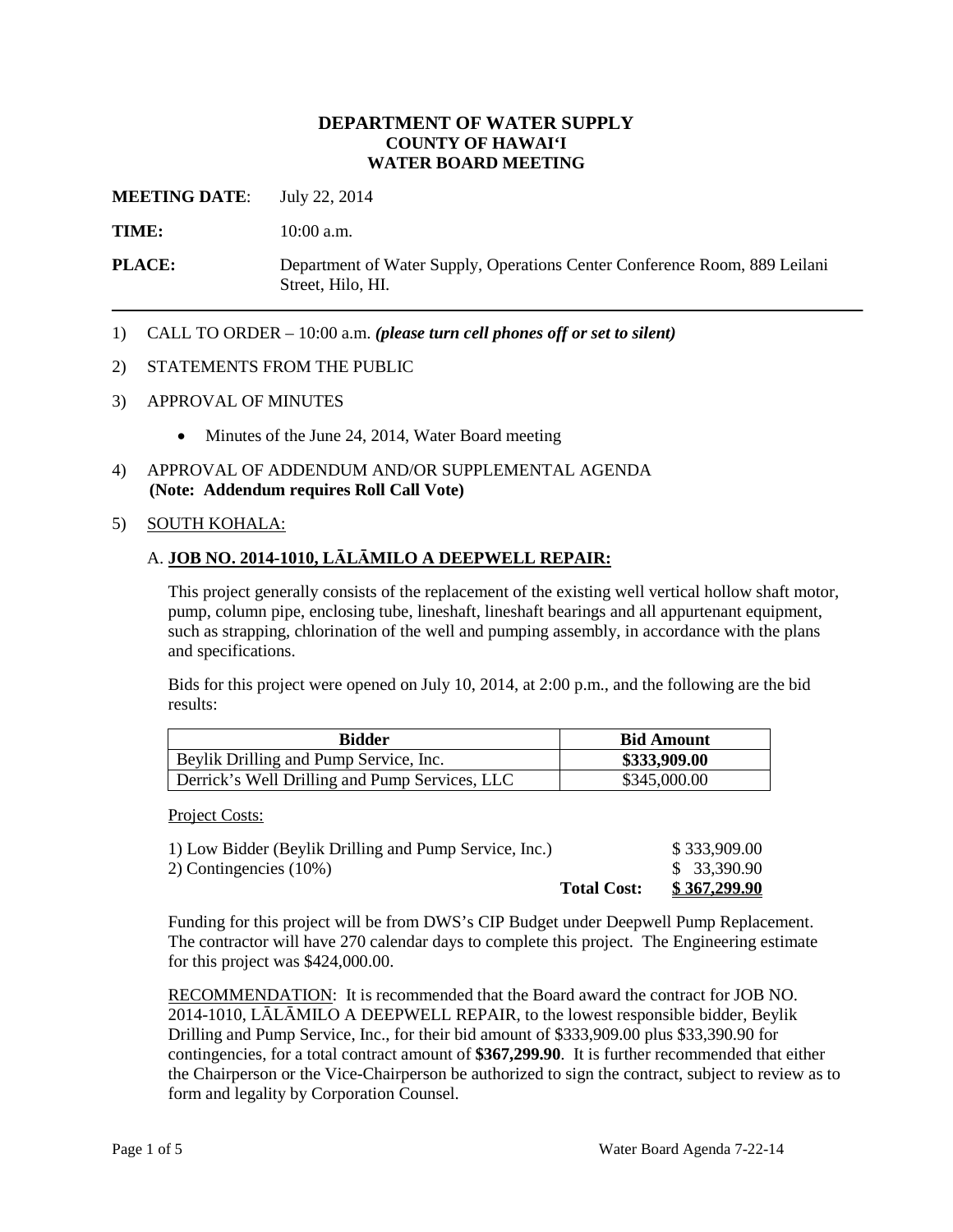# B. **JOB NO. 2014-1008, LĀLĀMILO D DEEPWELL REPAIR:**

This project generally consists of the replacement of the existing deepwell submersible motor, pump, power cable, column pipe and appurtenances and chlorination of the well and pumping assembly, in accordance with the plans and specifications.

Bids for this project were opened on July 10, 2014, at 2:30 p.m., and the following are the bid results:

| <b>Bidder</b>                                  | <b>Bid Amount</b> |
|------------------------------------------------|-------------------|
| Beylik Drilling and Pump Service, Inc.         | \$261,509.00      |
| Derrick's Well Drilling and Pump Services, LLC | \$278,000.00      |

Project Costs:

| <b>Total Cost:</b>                                     | \$287,659.90 |
|--------------------------------------------------------|--------------|
| 2) Contingencies (10%)                                 | \$26,150.90  |
| 1) Low Bidder (Beylik Drilling and Pump Service, Inc.) | \$261,509.00 |

Funding for this project will be from DWS's CIP Budget under Deepwell Pump Replacement. The contractor will have 360 calendar days to complete this project. The Engineering estimate for this project was \$330,000.00.

RECOMMENDATION: It is recommended that the Board award the contract for JOB NO. 2014-1008, LĀLĀMILO D DEEPWELL REPAIR, to the lowest responsible bidder, Beylik Drilling and Pump Service, Inc., for their bid amount of \$261,509.00 plus \$26,150.90 for contingencies, for a total contract amount of **\$287,659.90**. It is further recommended that either the Chairperson or the Vice-Chairperson be authorized to sign the contract, subject to review as to form and legality by Corporation Counsel.

# C. **WATER TREATMENT PROPOSAL NO. 2014-04, FURNISHING AND DELIVERING POLYMERS TO WAIMEA WATER TREATMENT PLANT:**

At the May 27, 2014, Water Board meeting, the Board awarded the contract for Water Treatment Proposal No. 2014-04, Furnishing and Delivering Polymers to Waimea Water Treatment Plant, to Pural Water Specialty Co., Inc., at the bid price of \$387,672.39, plus a contingency of \$62,327.61, for a total contract price of \$450,000.00.

Subsequent to the award, a letter of protest was received by the Department, contesting that the disparity of the water quality at the time of the full-scale plant testing for each of the bidders was so substantial that the comparison was unfair.

After reviewing the protest, the Department has upheld the protest, and will be re-bidding the contract using the jar test method of determining the optimal dosage of each polymer. The polymers will be tested using the same water on the same day. This method will eliminate any discrepancy of the water quality for each polymer that will be submitted for the bid.

RECOMMENDATION: It is recommended that the Board cancel the award for WATER TREATMENT PROPOSAL NO. 2014-04, FURNISHING AND DELIVERING POLYMERS TO WAIMEA WATER TREATMENT PLANT, to Pural Water Specialty Co., Inc., and re-bid the contract, using the jar test method of determining the optimal dosage of the polymer to be used for the bid.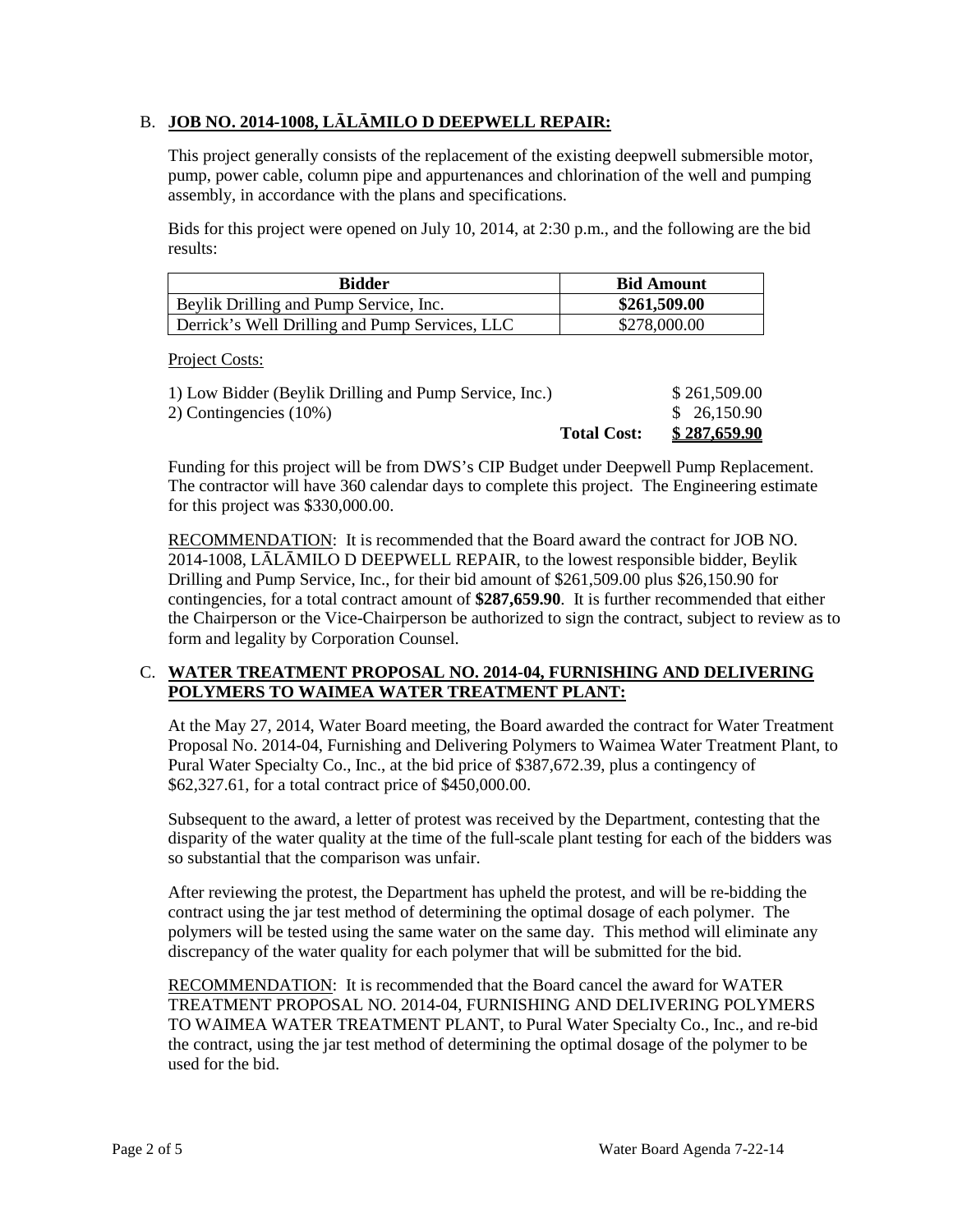# 6) NORTH KOHALA:

# A. **DISCUSSION OF SURETY WELL/HALA'ULA WELL:**

A status report for Hala'ula Well will be provided, with discussion on potential use of the Surety Well.

# 7) NORTH KONA:

# A. **JOB NO. 2013-995, KAHALU'U D DEEPWELL REPAIR & IMPROVEMENTS UPDATE:**

The contractor, Derrick's Drilling and Pump Services, LLC, will address the Board to update the Department on the status of JOB NO. 2013-995, KAHALU'U D DEEPWELL REPAIR & IMPROVEMENTS, and to request a time extension.

# B. **NORTH KONA HIGH LEVEL GROUNDWATER STUDY:**

A draft scope of work has been developed for the subject study. The scope includes monitoring of the six (6) high level wells, four (4) basal wells (3 of which are monitoring wells) and one (1) high level monitoring well (for analysis purposes) for a 12-month period, and to include an analysis of any impact on the basal wells due to pumping of the high level wells. Periodic reports will be made and data will be submitted monthly.

The Board approved this study at its May 27, 2014, meeting, and requested details on the study's scope. Staff has reviewed the scope and finds it acceptable.

RECOMMENDATION: It is recommended that the Water Board approve the scope of work for the professional services agreement for the North Kona High Level Groundwater Study.

# 8) MISCELLANEOUS:

# A. **DEDICATION OF WATER SYSTEMS**:

The Department received the following documents for action by the Water Board. The water systems have been constructed in accordance with the Department's standards and are in acceptable condition for dedication.

# **1. GRANT OF EASEMENT**

Grantor: Hale Wailani Partners, LLC Tax Map Key: (3) 6-2-001: 075 Portion

# **2. GRANT OF EASEMENT**

Grantor: University of the Nations, Inc. Tax Map Key: (3) 7-5-010: 003 Portion

# **3. GRANT OF EASEMENT**

Nakahara Commercial Subdivision Grantor: S. NAKAHARA, LLC Tax Map Key: (3) 6-5-007: 006

RECOMMENDATION: It is recommended that the Water Board accepts these documents subject to the approval of the Corporation Counsel, and that either the Chairperson or the Vice-Chairperson be authorized to sign the documents.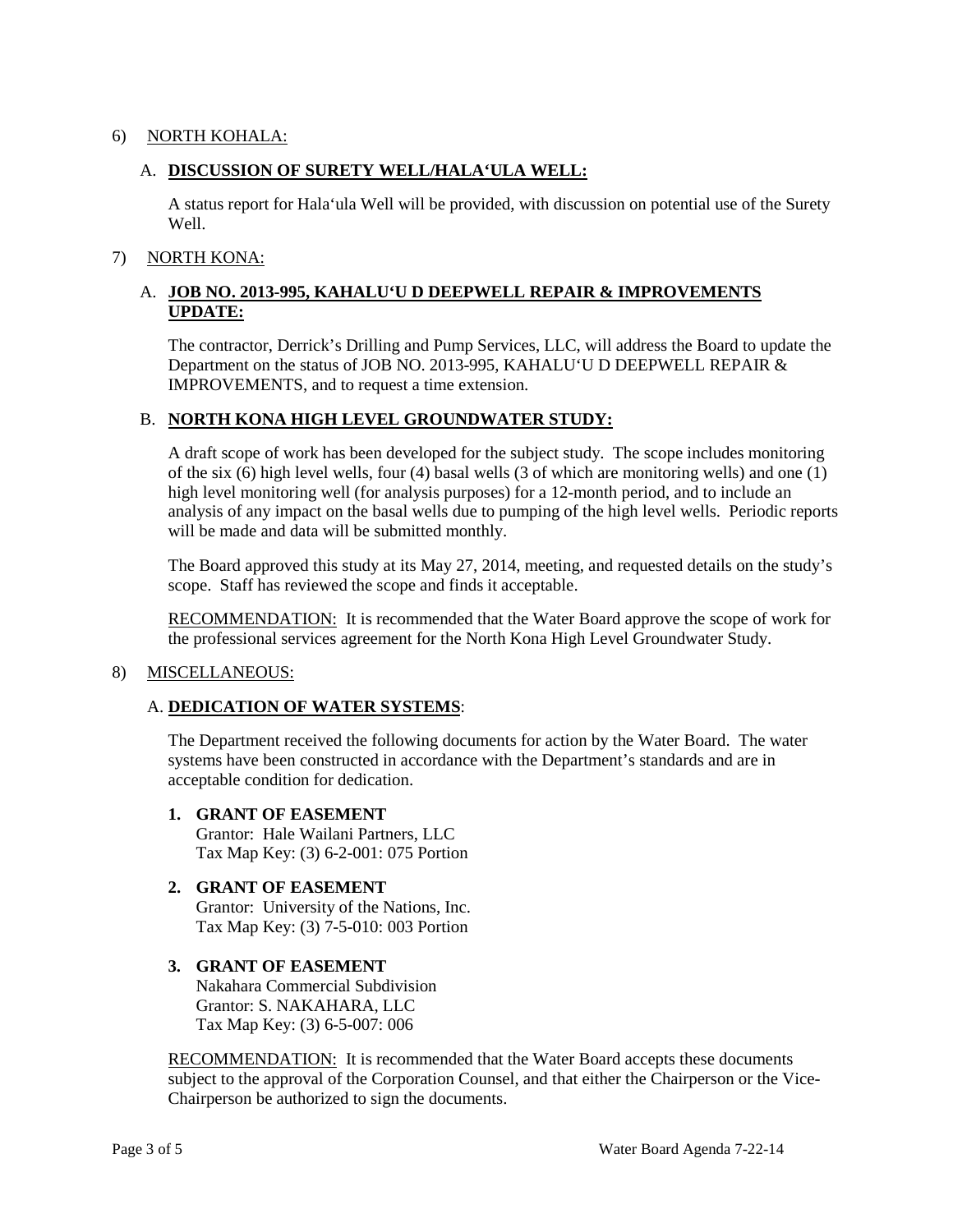# B. **DISCUSSION REGARDING LEGISLATIVE AUDITOR'S LETTER DATED JUNE 17, 2014, REGARDING PERFORMANCE AUDIT OF THE DEPARTMENT OF WATER SUPPLY METER AWARD PROCEDURES AND METER COMPLIANCE REVIEWS, AND PROCEDURES REGARDING THE HAWAIIAN OCEAN VIEW ESTATES (HOVE) WATER SYSTEM STANDPIPE STATION (RESOLUTION 312-12):**

The Legislative Auditor, Bonnie S. Nims, sent a letter to the Manager-Chief Engineer on June 17, 2014, which states in part: "We have completed our preliminary survey regarding the proposed performance audit and our review did not identify any significant threats or risk areas. Due to other priority audits, we terminated our audit of Department of Water Supply (DWS) standpipe station in June 2014. Given our commitment to oversight of the County of Hawai`i, we may re-announce this audit at a later date. We will notify you by separate memorandum if we initiate a new audit."

For discussion.

# C. **DISCUSSION OF AMENDING RULES AND REGULATIONS REGARDING PLACING RESPONSIBILITY WITH PROPERTY OWNERS FOR TENANTS' DELINQUENT BILLS:**

For discussion.

# D. **PROFESSIONAL SERVICES AGREEMENT -- ENERGY STUDY UPDATE FOR THE DEPARTMENT OF WATER SUPPLY:**

Professional services for energy study update.

- Consultant: To be determined.
- Estimated Fee: \$65,000.00.

The Department recognizes the need to conduct an island-wide energy study update during Fiscal Year 2014-2015, to make sure DWS maximizes energy savings opportunities. The last study was completed in 2004. Funding will be provided by Hawaii Energy Services, a company tasked with managing HELCO's energy rebate program.

RECOMMENDATION: It is recommended that the Board approve signing a Professional Services Agreement to Conduct an Energy Study Update for the Department of Water Supply, and authorize the Chairperson or Vice-Chairperson to sign the document, subject to review as to form and legality by Corporation Counsel.

# E. **DEPARTMENT OF WATER SUPPLY LEASE FOR SCANNER/COPIERS:**

The Department of Water Supply requested quotations for leasing six full-function copy machines for a five-year period. The copy machines will replace existing leased/rented machines in Hilo (4 machines), Waimea and Kona. The quotations are listed below:

|           | • Canon Solutions America | No Bid           |
|-----------|---------------------------|------------------|
|           | $\bullet$ Ricoh USA, Inc. | $$1,352.50/m$ .  |
| $\bullet$ | Xerox Corporation         | $$1,345.07/m$ o. |

Staff has reviewed the quotations and finds the quotations/lease agreements acceptable, and recommends award to the low bidder, Xerox Corporation.